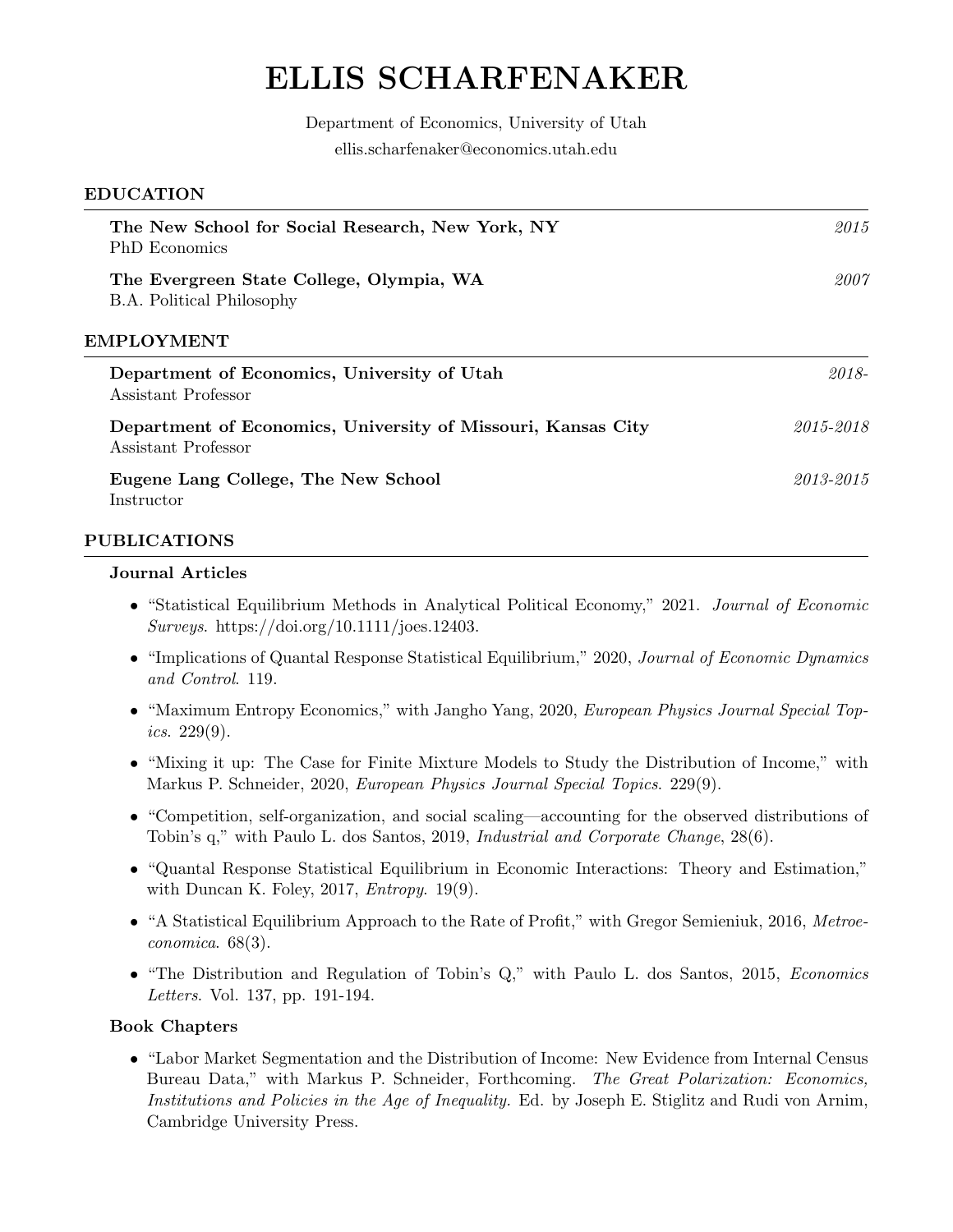• "A Bayesian Mixture Model for Filtering Firms' Profit Rates," with Gregor Semieniuk, 2015, Bayesian Statistics from Methods to Models and Applications, Springer Proceedings in Mathematics  $&$  Statistics. Ed. by S. Frühwirth-Schnatter, A. Bitto, G. Kastner, and P. A. Springer, Switzerland. Peer Reviewed.

#### Non Peer-Reviewed Publications

- "Maximum Entropy Economics: Where do we Stand?" with Jangho Yang, 2020, European Physics Journal Special Topics. 229(9). Editorial.
- "New Classical Economics: Theory in the Slipstream of Neoliberalism," January 2012. The New School Economic Review 5(1).

# CURRENT RESEARCH

# Working Papers

- "Unfulfilled Expectations and Labor Market Interactions: A Statistical Equilibrium Theory of Unemployment", with Duncan K. Foley. University of Utah Department of Economics, Working Paper No. 2021-03.
- "Demand Drives Growth All The Way," with Lance Taylor, Duncan Foley, Armon Rezai, Ozlem Ömer, and Luiza Pires. Schwartz Center for Economic Policy Analysis (SCEPA), Working Paper No. 4. The New School for Social Research.

# In Progress

- Why Does Statistics Work? An Essay on the Foundations of Statistical Inference, Book Manuscript with with Duncan K. Foley.
- "A Multi-Agent Statistical Equilibrium Model of Tobin's q", with with Doguhan Sundal.

# TEACHING EXPERIENCE

# Department of Economics, University of Utah

- · ECON 7800: Econometrics 1
- · ECON 7600: History of Economic Doctrines 1
- · ECON 7960: Bayesian Statistics
- · ECON 5060/6060: History of Economic Doctrines
- · ECON 6630: Applied Econometrics

# Department of Economics, University of Missouri, Kansas City

- · ECON 302: Intermediate Microeconomics
- · ECON 5502: Advanced Microeconomics
- · ECON 5525: Econometric Methods
- · ECON 5529: Seminar in Bayesian Econometrics

# Eugene Lang College, The New School

- · LECO 3011: Political Economy of Poverty and Inequality
- · LECO 2002: The Political Economy of Growth and Distribution

# RESEARCH EXPERIENCE

# The United States Census Bureau 2017 - 2017 -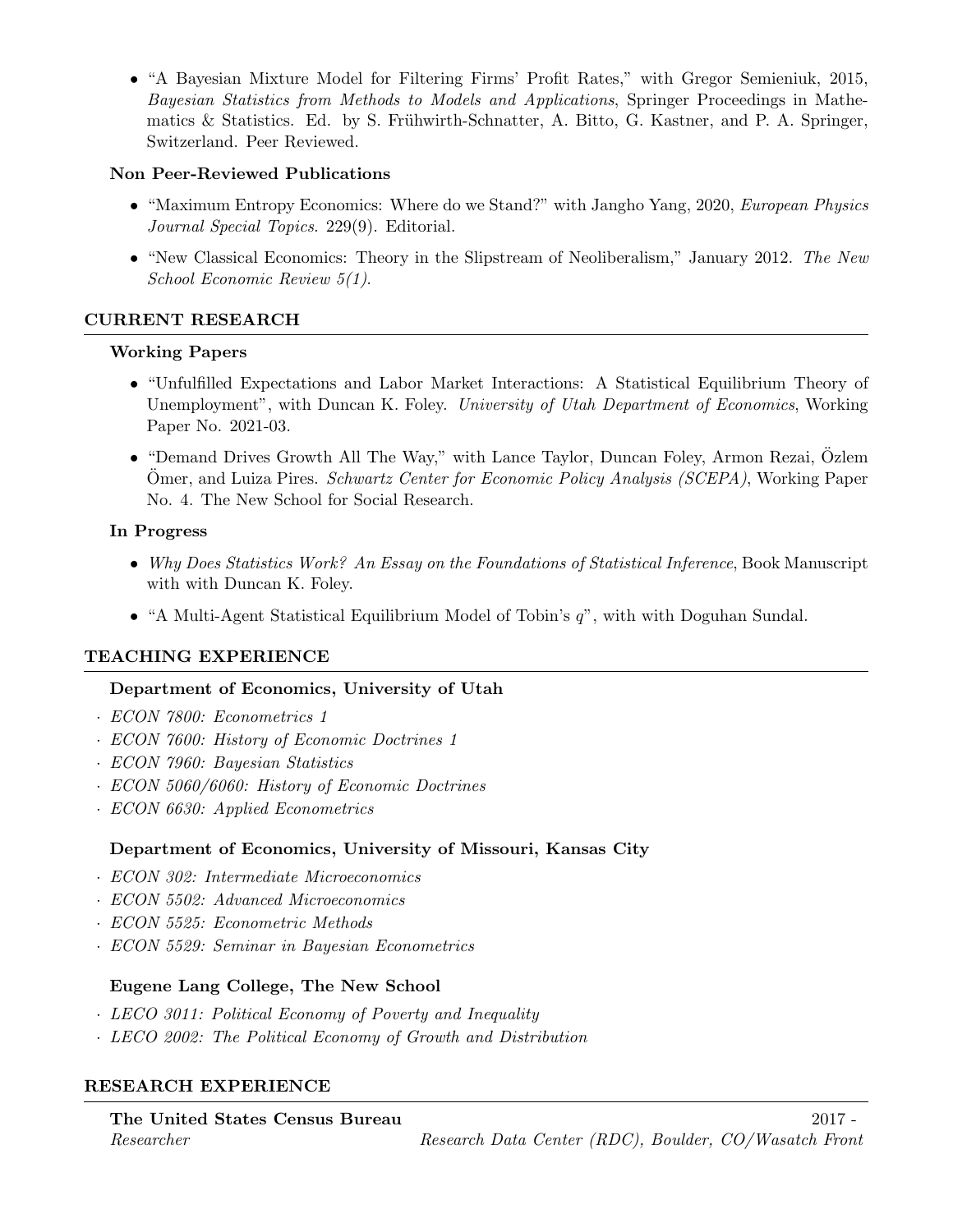· "Labor Market Segmentation and the Distribution of Income" with Markus P. Schneider and Paulo L. dos Santos. Proposal #1882.

The Institute for New Economic Thinking (INET) 2014 - 2015 Research Assistant New York, NY

· "Research Project on Sustainability, Distribution, and Stability" with Duncan Foley and Lance Taylor.

Econometric Consultant  $New\ Y$ 

Demos December 2013

· Econometric analysis for the publication "The Debt Disparity: What Drives Credit Card Debt in America?"

#### DEPARTMENT SERVICE

- Member of PhD Program committee.
- Member of 2021 hiring committee.
- Core member University of Utah Center for Data Science
- University of Utah Econometrics Track Representative for the Masters in Statistics (MSTAT)
- Supervisor of one dissertation committee.
- Current faculty committee member of one dissertation.
- Faculty member of six completed dissertations:
	- Doguhan Sundal (2022), "Dynamics of Competition and Accumulation in the US: a QRSE approach." University of Utah. Chair.
	- Juan Melo (2022), "Essays on Statistical Equilibrium and Competition in Local Public Goods." Université Paris 1 Panthéon-Sorbonne.
	- Keith Blackwell (2018), "Entropy Constrained Behavior in Financial Markets: A Quantal Response Statistical Equilibrium Approach to Financial Modeling." The New School for Social Research.
	- Andrew Reeves Johnson (2018), "Essays on Investment Stagnation and Financialization." University of Missouri, Kansas City.
	- Brandon McCoy (2020), "Labor Market Outcomes and Employment Policy." University of Missouri, Kansas City.
	- Joeseph Ballengeer (2020), "Income Inequality, Household Borrowing, and the Business Cycle." University of Missouri, Kansas City.
	- Natalie June Kane (2020), "An Interdisciplinary Health Disparities Research and Intervention Strategy Applied to the Problem of Pediatric Asthma in Kansas City." University of Missouri, Kansas City.
	- Gabriel Pleit´es Lemus (2020), "Wage Inequality and Policy in the US Unionized Construction Industry From 1907-2012." University of Utah.
- Faculty committee member of five completed MSTAT thesis.
- Chair of one completed MSTAT thesis.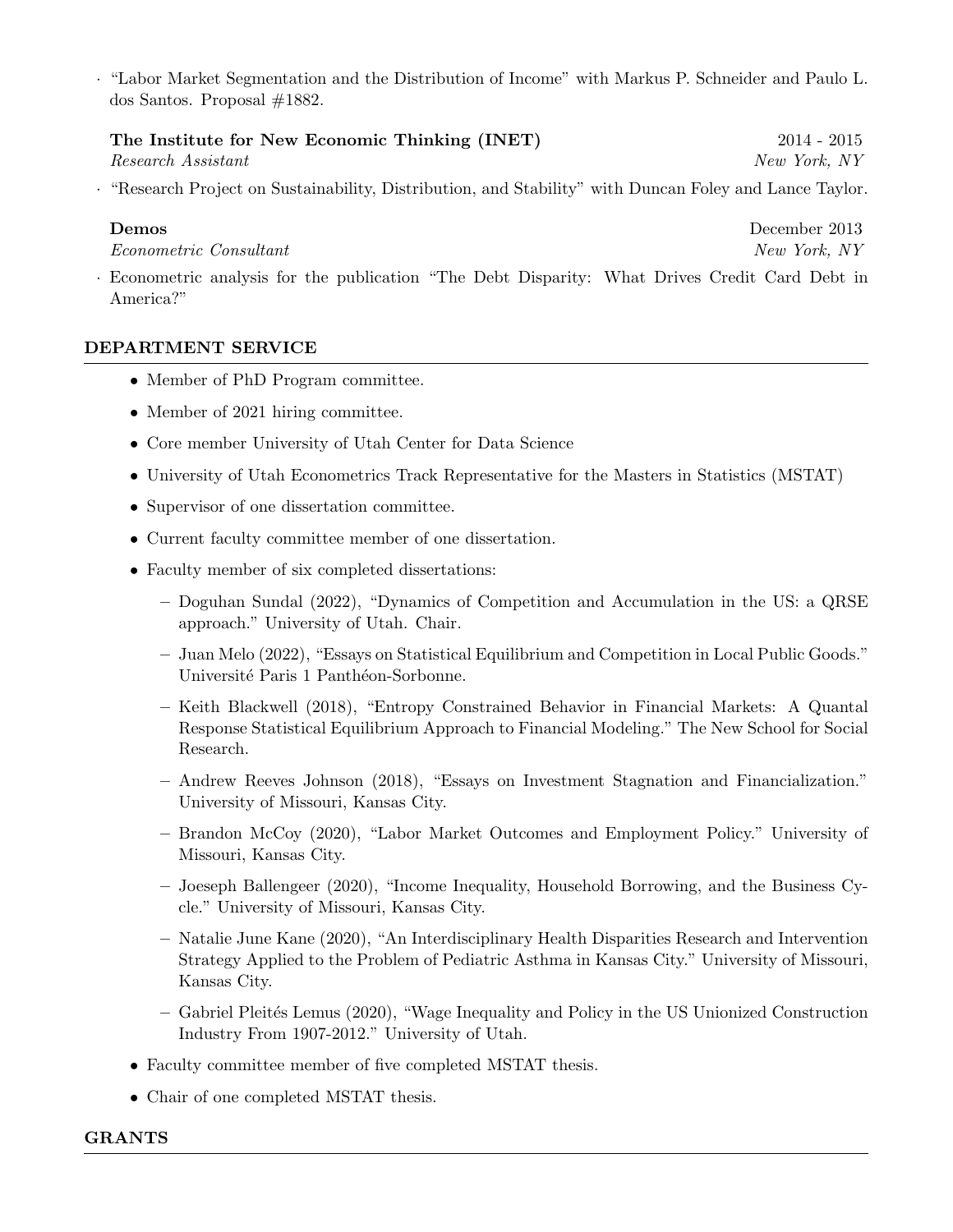• 2021 - Marriner S. Eccles Institute for Economics and Quantitative Analysis (\$2500)

# AWARDS AND HONORS

- Faculty Fellow Award: A semester of full release time (from teaching and administrative tasks) at full salary to tenure-line faculty for scholarly/creative projects OR to support pilot studies for external funding proposal submissions. Spring 2023.
- College of Social and Behavioral Science Junior Faculty Research Leave Award, The University of Utah, Fall 2020.
- Edith Henry Johnson Memorial Award In Economics, Civil Affairs, and Education, Dissertation Award, The New School for Social Research, 2015.
- Graduate Fellowship, Info-metrics Institute, American University, Summer 2014. Financial award for dissertation work.
- David M. Gordon Dissertation Fellowship, The New School for Social Research, One year financial award for dissertation work. Awarded to two out of, on average, eighty PhD students in the Economics Department each year.
- The Dean's Fellowship, *The New School for Social Research*, Full tuition fellowship awarded for duration of PhD study. Awarded to two out of, on average, eighty PhD students in the Economics Department each year.
- 2014 Teaching Fellowship at the Eugene Lang College of Liberal Arts at the New School, Fellowship for independent course design and instruction. Awarded to two PhD students in 2014.
- 2013 Teaching Fellowship at the *Eugene Lang College of Liberal Arts at the New School*, Fellowship for independent course design and instruction. Awarded to one PhD student in 2013.
- Qualified with honors in the field of Political Economy, The New School for Social Research, Fall 2013.
- Qualified with honors in the field of Econometrics, The New School for Social Research, Spring 2014.

#### INVITED TALKS

- May 2021, Chemnitz University of Technology, Germany. Research Seminar
- June 2019, Asian Meeting of the Econometric Society, Xiamen China. Invited session on Infometrics
- Fall 2018, University of Utah Department of Applied Mathematics Seminar
- Spring 2017 UMKC Department of Mathematics and Statistics Colloquia
- Fall 2016 UMKC Department of Mathematics and Statistics Colloquia
- Fall 2016 UMKC Department of Physics Colloquia

#### PRESENTATIONS

- 2021 Entropy: The Scientific Tool of the 21st Century
- 2021 Info-Metrics Spring Workshop: Recent Advances in Info-Metrics Research
- 2019 Eastern Economic Association Annual Conference
- Fall 2018, The Great Polarization, University of Utah
- 2017 Eastern Economic Association Annual Conference